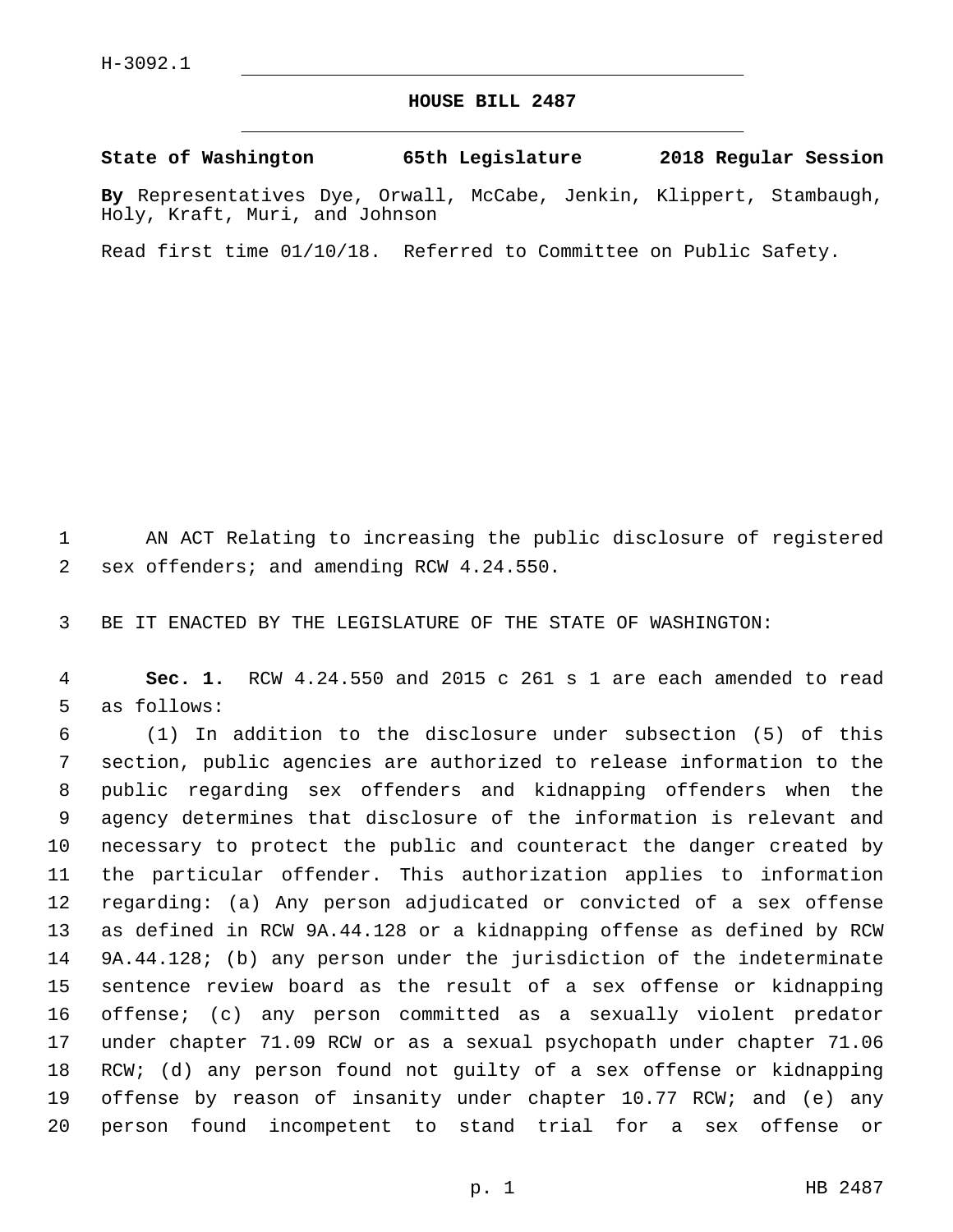kidnapping offense and subsequently committed under chapter 71.05 or 2 71.34 RCW.

 (2) Except for the information specifically required under subsection (5) of this section, the extent of the public disclosure of relevant and necessary information shall be rationally related to: (a) The level of risk posed by the offender to the community; (b) the locations where the offender resides, expects to reside, or is regularly found; and (c) the needs of the affected community members for information to enhance their individual and collective safety.

 (3) Except for the information specifically required under subsection (5) of this section, local law enforcement agencies shall consider the following guidelines in determining the extent of a 13 public disclosure made under this section:

14 (a) For all registered offenders ((classified as risk level I)), the agency shall share information with other appropriate law enforcement agencies and, if the offender is a student, the public or private school regulated under Title 28A RCW or chapter 72.40 RCW which the offender is attending, or planning to attend. The agency may disclose, upon request, relevant, necessary, and accurate information to any victim or witness to the offense, any individual community member who lives near the residence where the offender resides, expects to reside, or is regularly found, and any individual 23 who requests information regarding a specific offender( $(+$   $(b)$  for  $\sigma$  effenders classified as risk level  $II<sub>T</sub>$ )). The agency may also disclose relevant, necessary, and accurate information to public and private schools, child day care centers, family day care providers, public libraries, businesses and organizations that serve primarily children, women, or vulnerable adults, and neighbors and community groups near the residence where the offender resides, expects to 30 reside, or is regularly found;  $((e))$ 

 (b) For offenders classified as risk level III, the agency may also disclose relevant, necessary, and accurate information to the 33 public at large; and  $((\{d\})$ )

 (c) Because more localized notification is not feasible and homeless and transient offenders may present unique risks to the community, the agency may also disclose relevant, necessary, and accurate information to the public at large for offenders registered 38 as homeless or transient.

 (4) The county sheriff with whom an offender classified as risk level III is registered shall release a sex offender community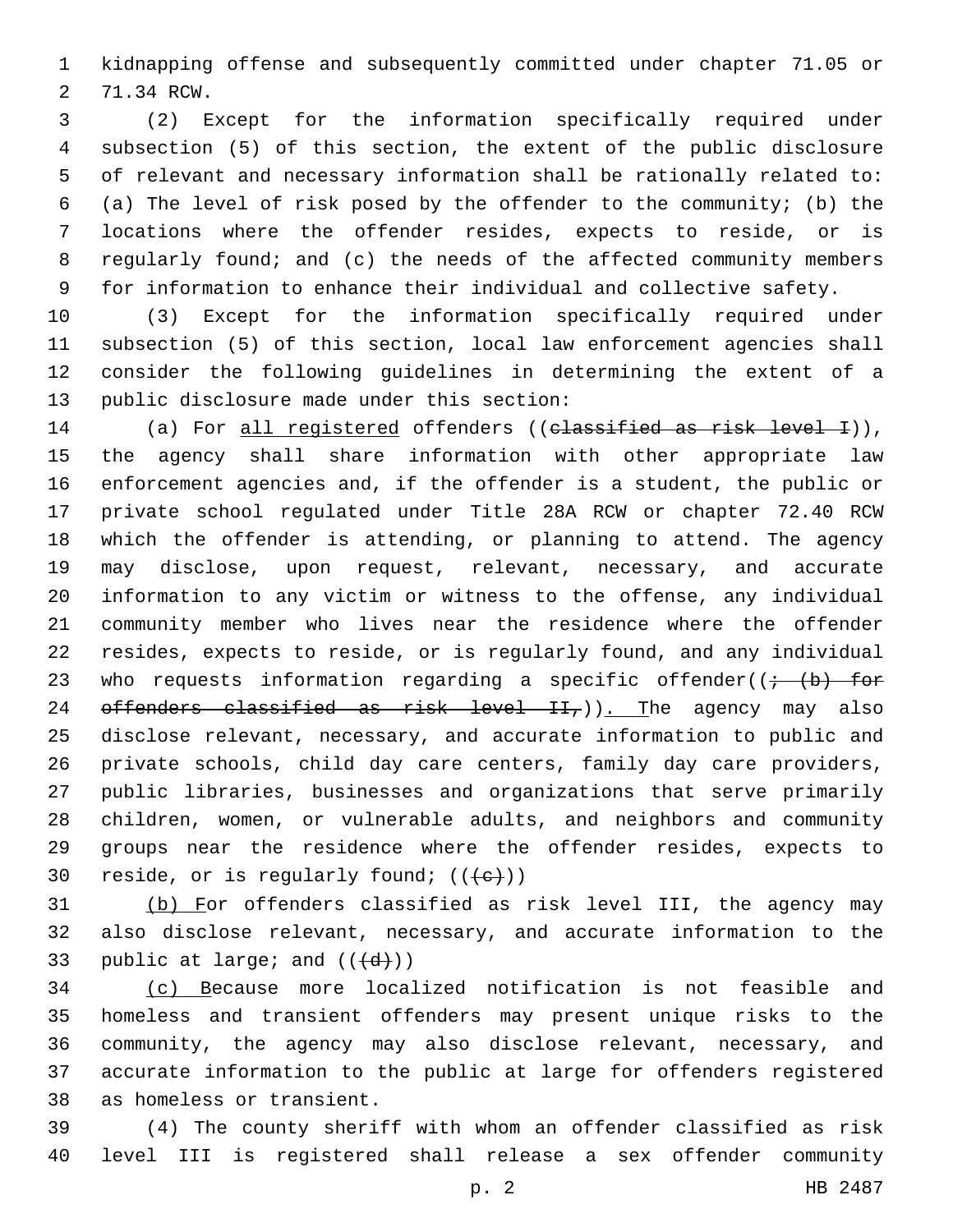notification that conforms to the guidelines established under RCW 4.24.5501.2

 (5)(a) When funded by federal grants or other sources, the Washington association of sheriffs and police chiefs shall create and maintain a statewide registered kidnapping and sex offender web site, which shall be available to the public. The web site shall post all level III and level II registered sex offenders, level I registered sex offenders only during the time they are out of compliance with registration requirements under RCW 9A.44.130 or if lacking a fixed residence as provided in RCW 9A.44.130, and all registered kidnapping 11 offenders in the state of Washington.

 (i) For level III offenders, the web site shall contain, but is not limited to, the registered sex offender's name, relevant criminal convictions, address by hundred block, physical description, and photograph. The web site shall provide mapping capabilities that display the sex offender's address by hundred block on a map. The web site shall allow citizens to search for registered sex offenders within the state of Washington by county, city, zip code, last name, 19 and address by hundred block.

 (ii) For level II offenders, and level I sex offenders during the time they are out of compliance with registration requirements under RCW 9A.44.130, the web site shall contain, but is not limited to, the same information and functionality as described in (a)(i) of this subsection, provided that it is permissible under state and federal law. If it is not permissible, the web site shall be limited to the information and functionality that is permissible under state and 27 federal law.

 (iii) For kidnapping offenders, the web site shall contain, but is not limited to, the same information and functionality as described in (a)(i) of this subsection, provided that it is permissible under state and federal law. If it is not permissible, the web site shall be limited to the information and functionality 33 that is permissible under state and federal law.

 (b) Law enforcement agencies must provide information requested by the Washington association of sheriffs and police chiefs to administer the statewide registered kidnapping and sex offender web 37 site.

 (c)(i) Within five business days of the Washington association of sheriffs and police chiefs receiving any public record request under chapter 42.56 RCW for sex offender and kidnapping offender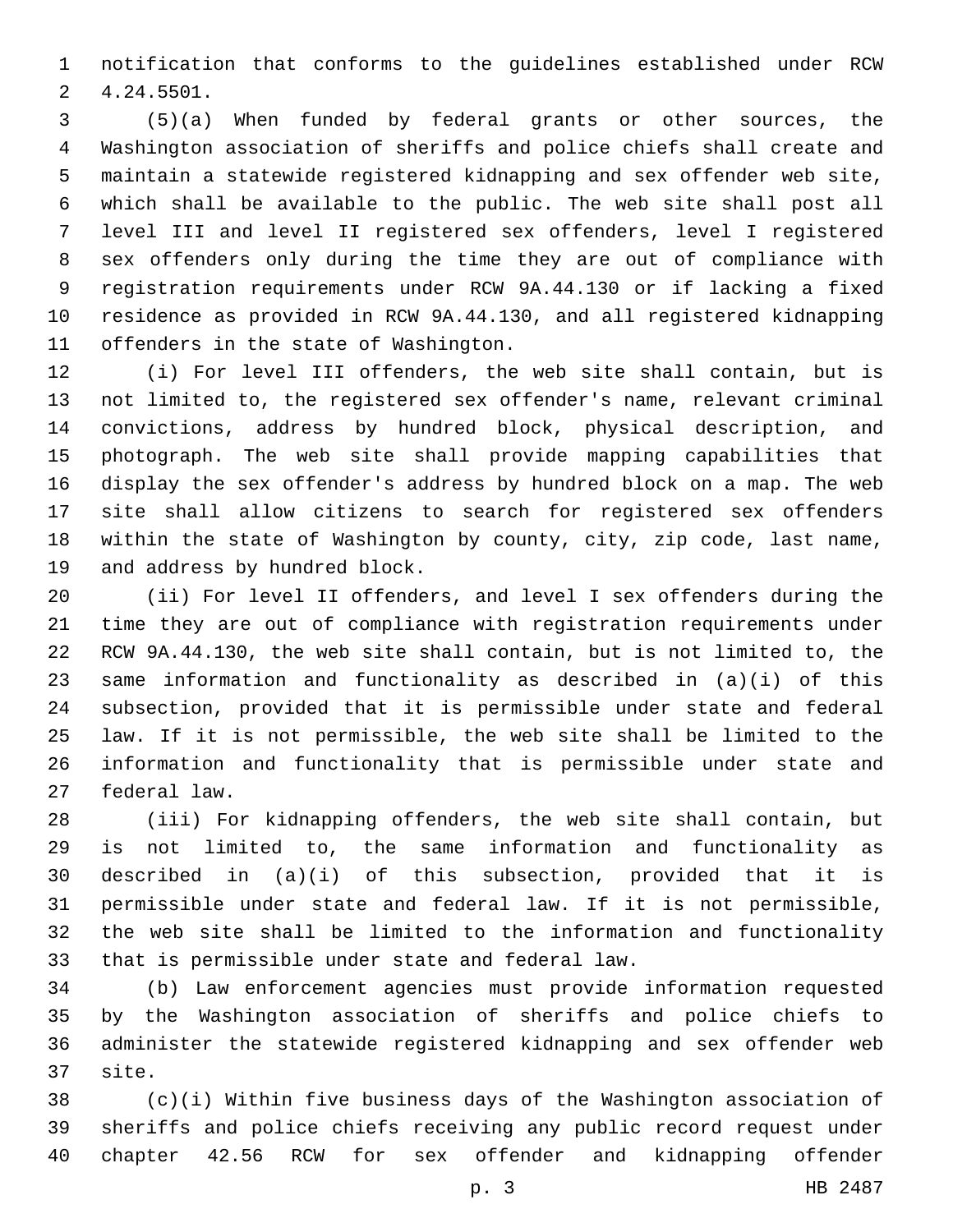information, records or web site data it holds or maintains pursuant to this section or a unified sex offender registry, the Washington association of sheriffs and police chiefs shall refer the requester in writing to the appropriate law enforcement agency or agencies for submission of such a request. The Washington association of sheriffs and police chiefs shall have no further obligation under chapter 7 42.56 RCW for responding to such a request.

8 (ii) This ((subparagraph)) subsection (5)(c) ((of this section)) 9 is remedial and applies retroactively.

 (6)(a) Law enforcement agencies responsible for the registration and dissemination of information regarding offenders required to register under RCW 9A.44.130 shall assign a risk level classification to all offenders after consideration of: (i) Any available risk level classifications provided by the department of corrections, the department of social and health services, and the indeterminate sentence review board; (ii) the agency's own application of a sex offender risk assessment tool; and (iii) other information and aggravating or mitigating factors known to the agency and deemed rationally related to the risk posed by the offender to the community 20 at large.

 (b) A sex offender shall be classified as a risk level I if his or her risk assessment and other information or factors deemed relevant by the law enforcement agency indicate he or she is at a low risk to sexually reoffend within the community at large. A sex offender shall be classified as a risk level II if his or her risk assessment and other information or factors deemed relevant by the law enforcement agency indicate he or she is at a moderate risk to sexually reoffend within the community at large. A sex offender shall be classified as a risk level III if his or her risk assessment and other information or factors deemed relevant by the law enforcement agency indicate he or she is at a high risk to sexually reoffend 32 within the community at large.

 (c) The agency shall make a good faith effort to notify the public and residents within a reasonable period of time after the 35 offender registers with the agency.

 (d) Agencies may develop a process to allow an offender to petition for review of the offender's assigned risk level classification. The timing, frequency, and process for review are at 39 the sole discretion of the agency.